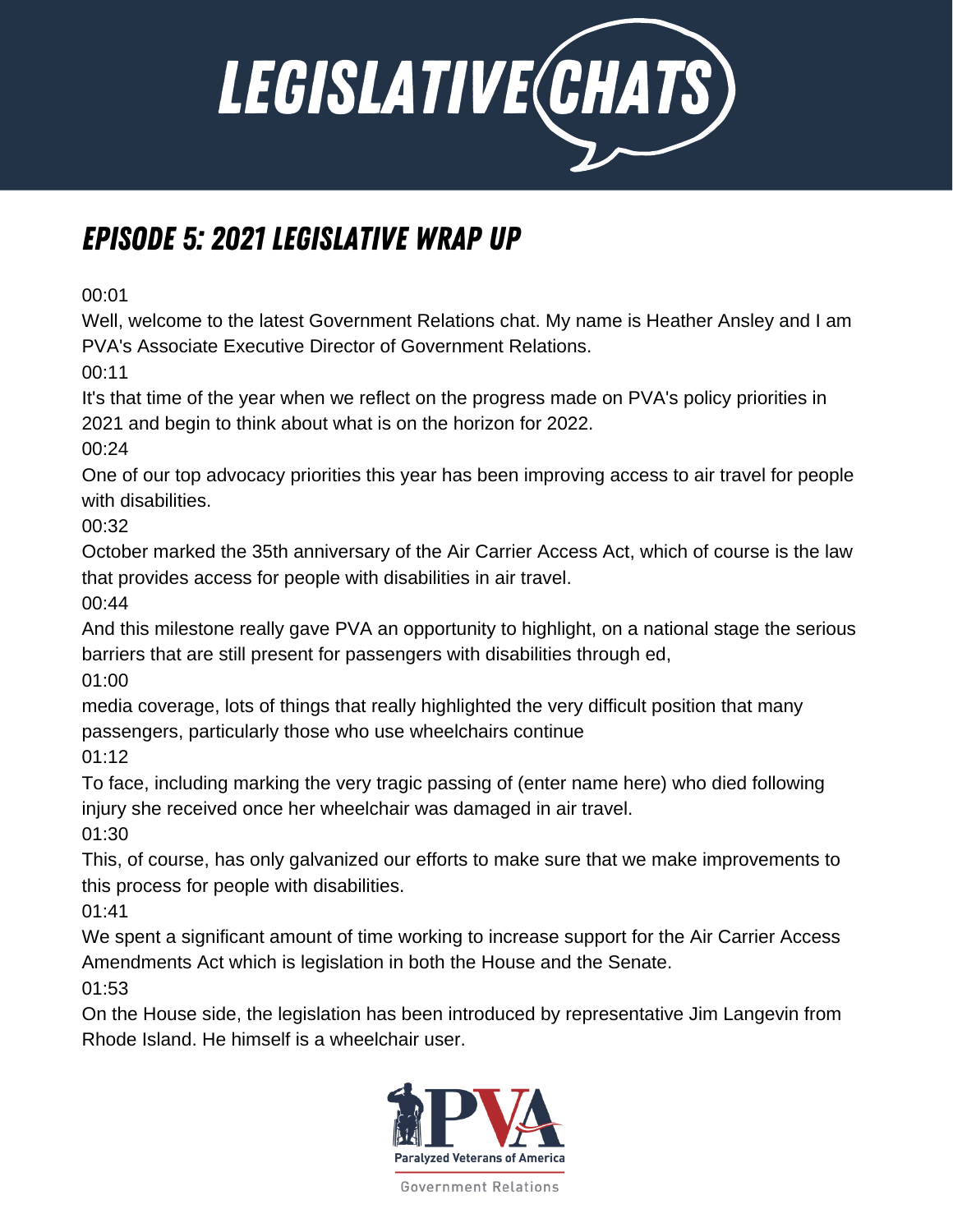And Senator Tammy Baldwin from Wisconsin. And that legislation would strengthen the enforcement of this law, establish a private right of action, so that a passenger with a disability could go to court and

02:20

have their rights adjudicated, ensure new airplanes are designed to accommodate the needs of people with disabilities by requiring

02:30

airlines to have planes that meet defined accessibility standards and then, of course,

requiring removal of

02:38

access barriers that are on existing airplanes, to the extent that it is readily achievable, which is a concept under the Americans with Disabilities Act.

02:48

So the Senate Bill, which is S. 642 continues to have six co-sponsors, in addition to Ms. Baldwin and one of those co-sponsors is Senator Tammy Duckworth who herself uses a wheelchair.

03:02

much of the time due to injury she received in her service to our country. H.R. 1696 has added additional co-sponsors this fall and is now supporting 22

03:14

In addition to Mr. Langevin we have been promoting a petition in support of the legislation and will continue to accept signatures on that petition until the end of the year.

03:26

And so we would invite you to visit PVA.org/airtravel to make sure that you are signed up and your Members of Congress know that passing this legislation is important.

03:41

So now we'd like to give you some updates on our other advocacy or disability priorities and Susan Prokop, who is PVA's

03:51

National Advocacy Director is going to walk us through some updates on the Americans with Disabilities Act and Employment of People with Disabilities, Social Security and other items of note. I'm going to turn it over now to Susan.

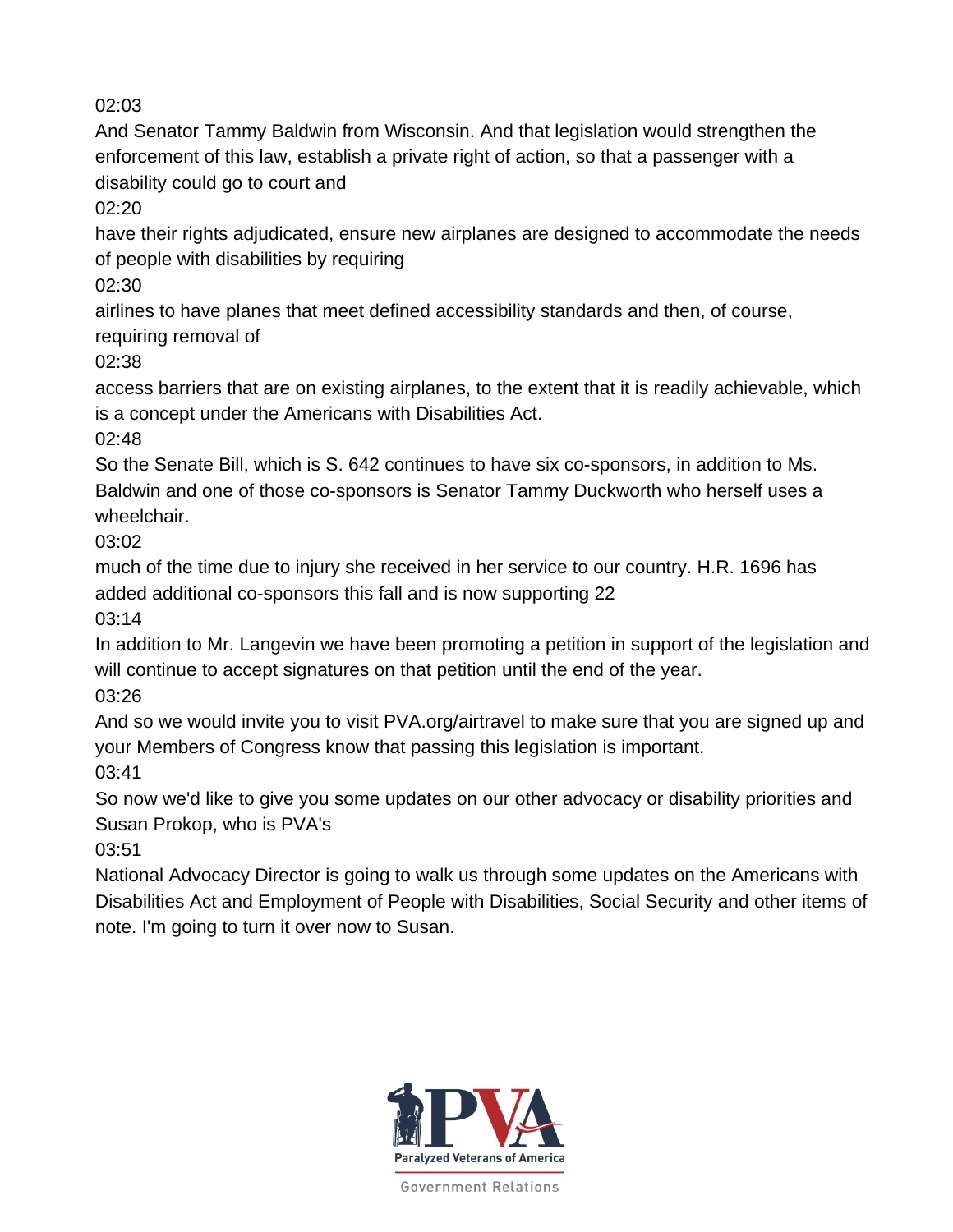Susan Prokop, PVA

04:05

Thank you Heather.

04:08

Welcome all of our listeners today, and I'm gonna run through some of our Disability Advocacy priorities now, starting with the Americans with Disabilities Act, which turned 31 this past July.

04:23

And in marking that anniversary, PVA sponsored a webinar on ways to enforce the law at the state and local level.

04:33

Listeners can find that webinar archived on PVA's web page under Veterans and Disability Advocacy webinars.

04:43

We are still trying to get some traction on the Disability Employment Incentive Act that is legislation introduced in the Senate as S. 630

04:57

by Senator Bob Casey of Pennsylvania and H.R. 3765 in the House by representative Josh Harder. This legislation has two main components.

05:10

One is expansion of the work opportunity tax credit that's available to employers that hire folks with barriers to employment.

05:20

Among those to whom the tax credit would apply under the bill are people on social security disability insurance or SSDI which would correct a long overdue omission in the law. 05:33

Beyond the tax credit provisions this bill would improve two long standing tax incentives for businesses making accessibility modifications in their facilities.

05:45

It would basically double the disability access expenditures tax credit that is available to certain small businesses, as well as the architectural and transportation barrier tax deduction. 05:58

which has been around since 1976 for expenses incurred by a business in removing existing physical barriers in qualified facilities or transportation vehicles or in making their telecommunications and online business operations accessible.

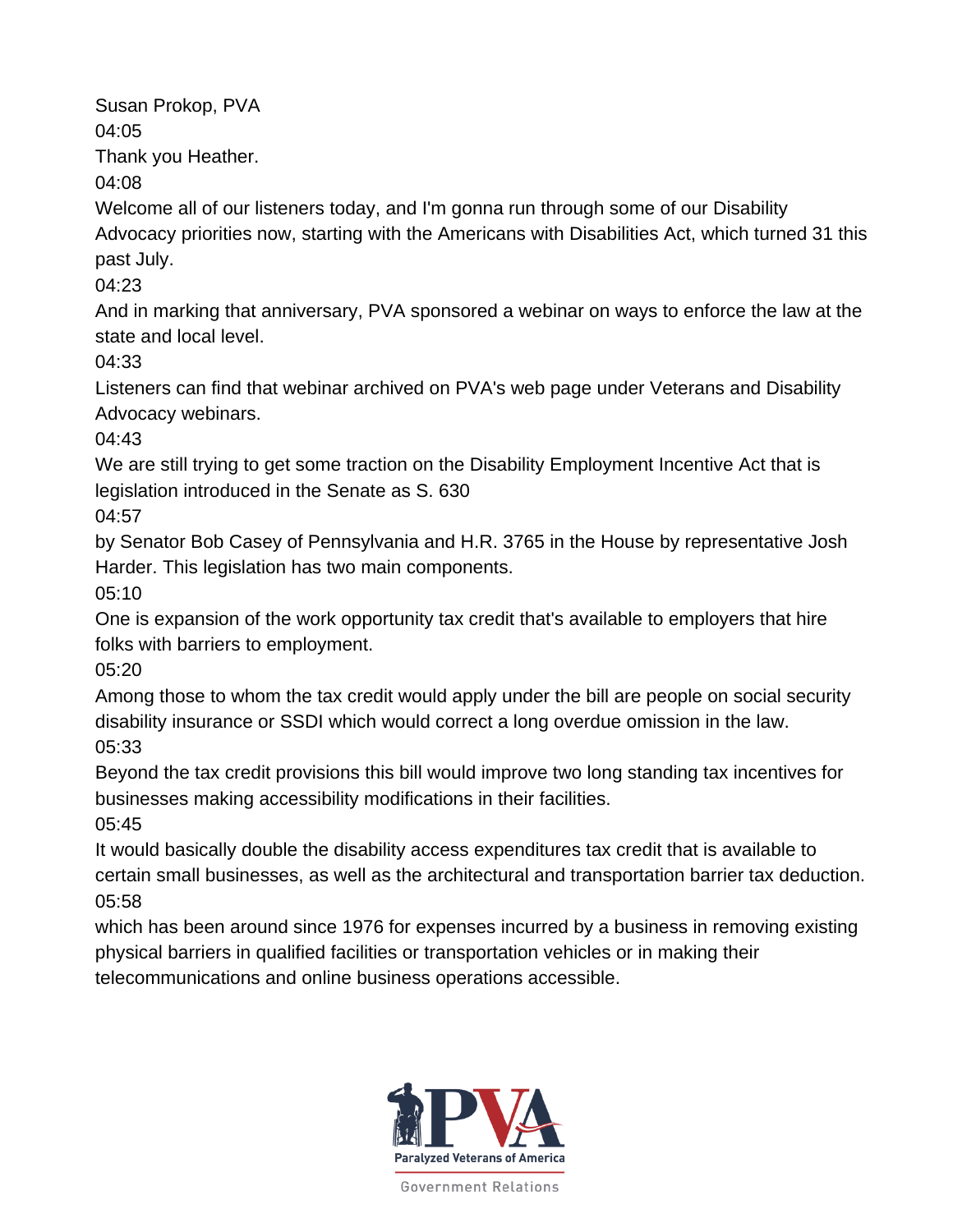PVA also supports the Disabled Access Credit Expansion Act, which was introduced by Senator Tammy Duckworth as S. 2481.

06:31

And H.R. 4714 as introduced by representative Don McKeachin on July 27. These bills make similar enhancements to the disability access expenditure tax credit

06:45

and would also provide funding for the Department of Justice's ADA mediation program which offers a way to settle disputes between individuals and entities covered by the ADA. 06:58

The Build Back Better Provisions that came out of the House had some expansions of WOTC, the Work Opportunity Tax Credit, but they were stripped out at the last minute. 07:12

And the Senate Finance Committee's version of the bill that was recently released 07:18

while it had a number of tax credit sections, it did not include anything related to the accessibility tax credit or deduction.

07:27

Although senate leadership insisted that the Build Back Better Bill would move before Christmas, that is looking increasingly unlikely, and instead will be brought up when Congress returns in January.

07:42

Should that be the case, there is still some time for advocates to reach out to their members of Congress to urge inclusion of these access credit bills in the build back better measure. 07:54

While we aren't seeing any movement on ADA notification legislation, this is still an ongoing threat out there and that's why these access credit and deduction bills become more important as carrots to foster ADA compliance versus sticks to punish violations. 08:18

Now, on the employment front, as noted under the discussion of ADA, the disability employment incentive act contains important incentives for employers to recruit and hire people on SSDI.

08:34

The build back better legislation now pending in the Senate contains a number of provisions, important to the disability community

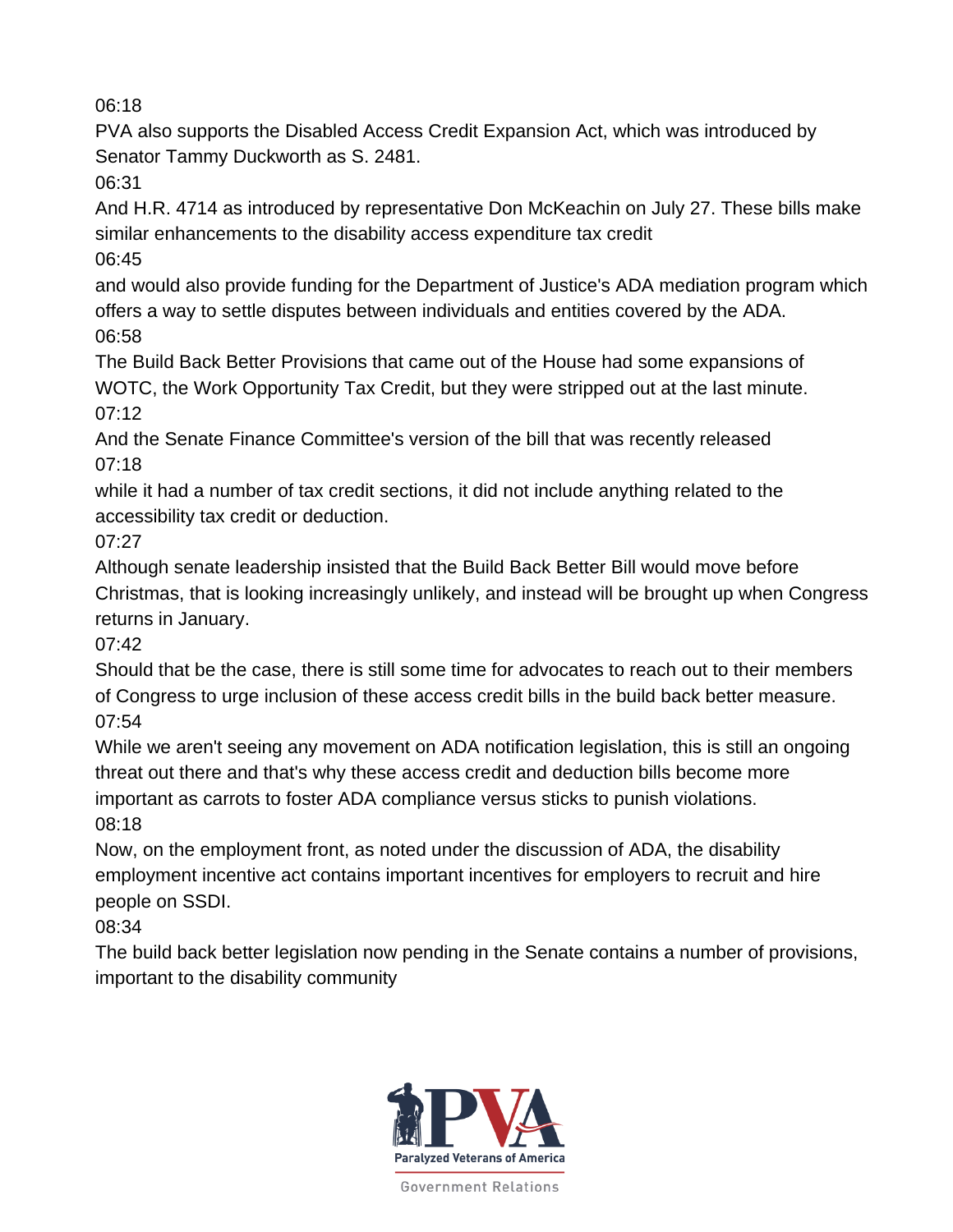including significant investments in moving sub minimum wage employers to competitive integrated employment programs.

08:51

It also features significant investments in the workforce, innovation and opportunity act programs which support state employment and training efforts around the country. That law 09:04

WIOA has within its statutory language requirements for targeting people with barriers to employment, including people with disabilities.

09:16

Among the build back provisions related to WIOA are \$500 million for registered apprenticeship programs a billion dollars for adult worker employment and training services. 09:30

150 million dollars for outreach and assistance to partnerships serving local areas with a high unemployment rate or a high number or percentage of dislocated workers. 09:43

or individuals with barriers to employment, including people with disabilities \$35 million for senior community service employment programs and increased funding for many other workforce programs.

09:58

there's also been considerable activity on the executive branch side of the federal government in disability employment.

10:06

As part of an executive order issued by President Biden early this year.

10:12

All federal agencies were tasked with examining their programs and policies as they affect diversity and inclusion of various underserved populations, including people with disabilities. 10:26

PVA has been part of conversations with the disability advocacy community and officials with the Department of Labor and Education over their agencies work on this executive order. 10:39

We learned that education's office of special education and rehabilitation services is looking at the number of states that have returned money.

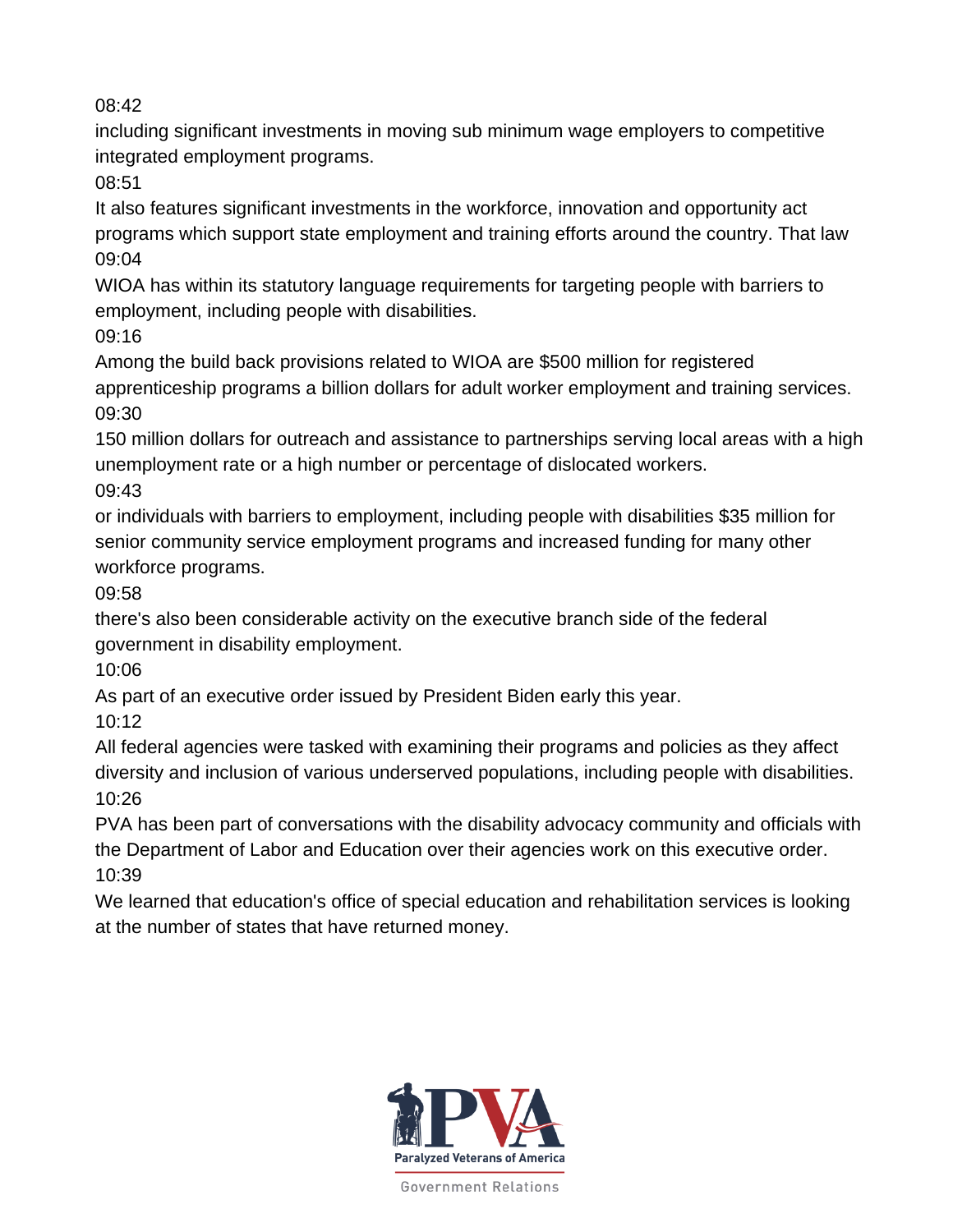Under the vocational rehabilitation program and they want to evaluate why that is happening. As part of National Disability Employment Awareness month.

11:01

PVA was part of a disability advocates roundtable with Labor Secretary Marty Walsh and other officials discussing ways that DOL programs can enhance disability inclusion. 11:14

In that agencies apprenticeship programs federal contracting and promotion of hiring authorities targeted to people with disabilities.

11:23

And speaking of disability employment awareness month, the PVA Government Relations Program

11:30

hosted a webinar on October 26 highlighting the work of PVA's own Veterans Career Program and how it serves veterans with disabilities across VA, social security and other federal employment programs. That webinar can also be found on the veterans and disability advocacy page on PVA's website.

11:54

Now, last but not least, we finally saw some movement on a bill of particular interest to PVA when the social security 2100

12:05

A Sacred Trust Act was introduced in late October in both the House and Senate. In the Senate, the chief sponsors were Senators Richard Blumenthal of Connecticut. 12:17

And Senator Chris Van Hollen of Maryland and the bill number there is S. 3071 In the House, the bill is H.R. 5723

12:29

and was introduced by the Chairman of the Ways and Means Social Security Subcommittee John Larson of Connecticut and 193 other original co-sponsors.

12:39

PVA's Deputy Executive Director Shaun Castle testified in support of H.R. 5723 on December Seven before Chairman Larson's subcommittee

12:52

and highlighted a number of provisions, important to PVA Members and their families, such as changing the cost of living adjustment formula to reflect expenses of older Americans and people with disabilities.

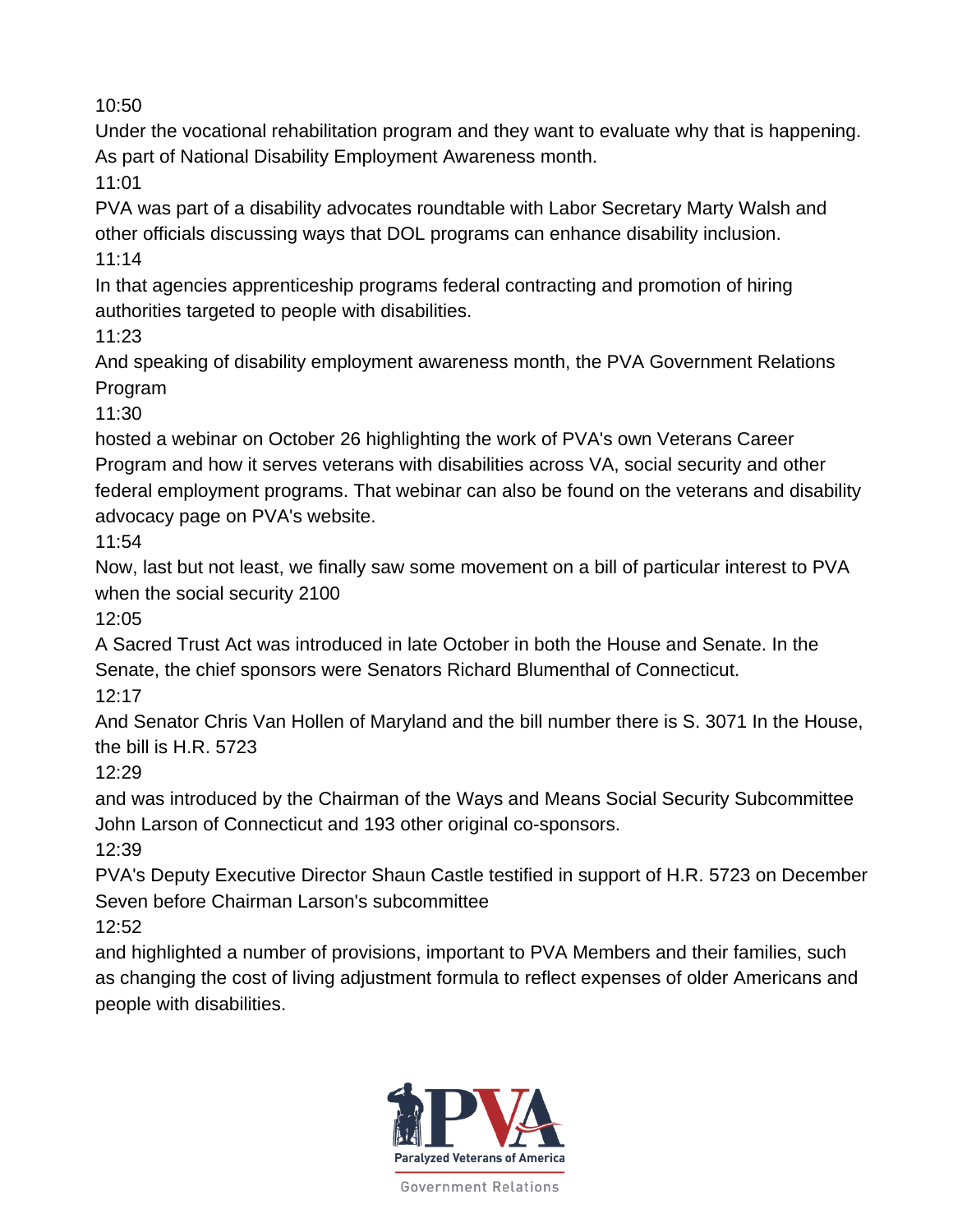Ending the five month wait for disability insurance replacing the SSDI cash cliff with a phase out of benefits as earnings rise.

13:18

and giving caregivers up to five years of credit under social security for caring for a loved one with disabilities.

13:25

Mr Larson is keen to move this bill during the 117th Congress and is urging advocates to reach out to their members of Congress to co-sponsor and support this legislation. 13:38

One other measure in which we have an interest is the Stop the Wait Act, which would end not only the five month wait for SSDI.

13:48

But also the 24 month wait for medicare coverage for those deemed eligible for SSDI. That bill has been sponsored in previous sessions of Congress by representative Lloyd Doggett of Texas.

14:02

His office has said he plans to reintroduce the legislation during this Congress, but we have yet to hear of a definitive introduction date. So that's the rundown from advocacy and I'll turn it back to Heather.

user avatar

Heather Ansley

14:18

Well, thanks Susan certainly there's been a lot going on this year and we thank you for shepherding those efforts on behalf of PVA.

14:29

I would now like to introduce Morgan Brown who's our National Legislative Director and he's going to give us some updates on the status of our legislative for veterans priorities as we come into the end of the year.

14:42

So Morgan, can you fill us in on what happened in Congress this year?

user avatar

Morgan Brown

14:47

I sure can Heather and hello to our

14:49

listeners. Like the year before much of our work in 2021 took

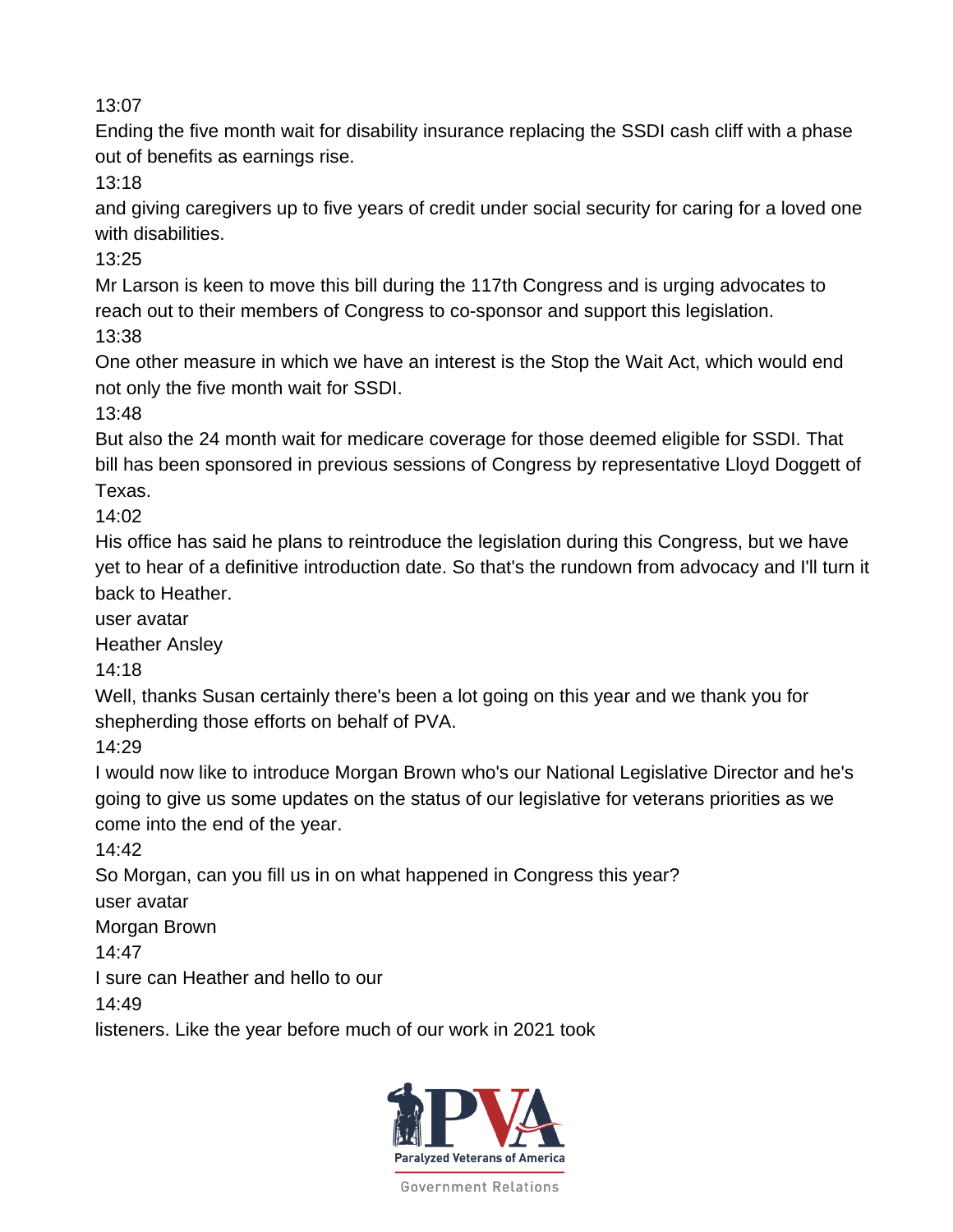place in a congressional environment that was significantly altered by the COVID 19 pandemic.

15:00

And that was coupled with increasing foot fiscal restraint as lawmakers adjusted for lingering economic fallout, and the uncertainties, brought about by the virus.

15:10

That said, though, PVA was still able to make considerable progress on many of our key legislative issues.

15:17

In addition to preserving funding for VA specialized services, we laid groundwork for several improvements to long care term care for veterans with catastrophic disabilities.

15:28

we've been closely monitoring the implementation of the new program of comprehensive assistance for family caregivers and had numerous opportunities to share our concerns with both VA and Congress about the way this program is being administered.

15:43

This past July and testimony before the House Veterans Affairs Subcommittee on Health, we spoke of the urgent need for VA to expand access to important programs.

15:53

Like the veterans directed care and home health programs.

15:58

Also, to increase the number of direct care workers available to care for veterans we recommended VA use multiple strategies, such as increasing reimbursement and providing quality training to individuals that will be willing to care for them.

16:13

And we noted the need for a caregiver does not go away when a veteran is in the hospital, so we recommended the VA continue to provide for this care

16:21

so the veteran will have access to their caregivers while they're hospitalized and so that they will be able to swiftly return to their homes, once they are released.

16:32

As a result of that testimony in some frank discussions with VA, the department recently announced it will be expanding availability of the veterans directed care program to all medical centers over the next five years.

16:45

and very recently VA also indicated it will examine stringent rules for the new caregiver program to see if there are ways to lessen them.

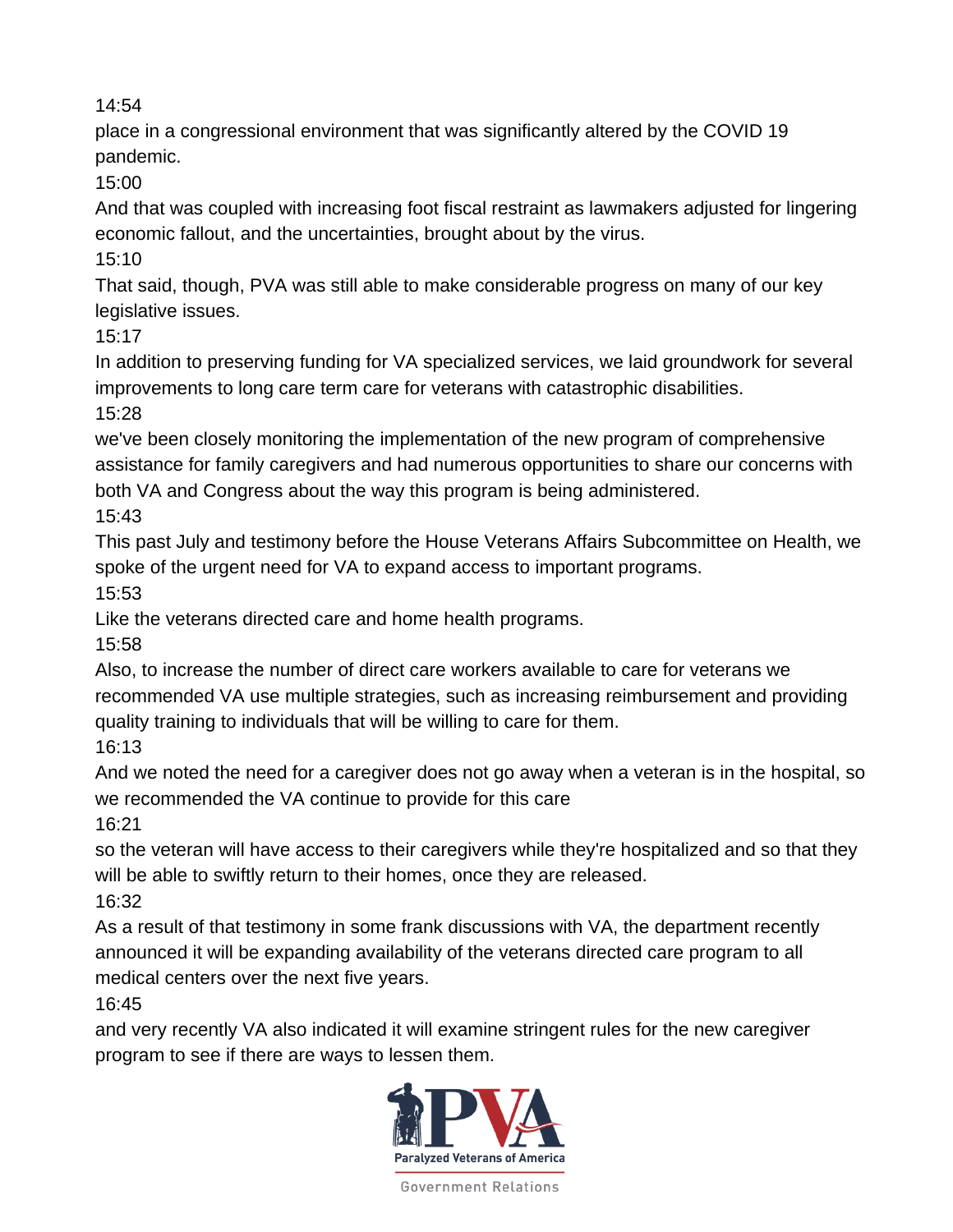We also work closely with PVA's Architecture Department and the House and Senate Veterans Affairs Committee is to try and secure additional funding for existing VA SCI 17:06

long term care facilities and the construction of new ones, raising awareness about VA's limited long term care capacity has put several pending projects on a much better footing to receive funding soon.

17:21

We also made good progress in our efforts to improve access to important benefits and services.

 $17:27$ 

This year we continued our work to preserve existing IVF services and expand access to other assisted reproductive technologies.

17:36

Working with Congressional staff, we were able to get a total of three bills introduced, which would help us achieve this goal.

17:43

S. 1280 and H.R. 2734 The Veterans Family Health Services Act our companion bills, which, in addition to making IVF services permanent

17:53

would allow veterans and Servicemembers to use donated gametes and ensure their spouses or partners and gestational surrogates are appropriately included in eligibility rules. 18:05

and even allow VA to provide adoption assistance, the third bill H.R. 1957 The Veterans Infertility Treatment Act would make infertility care, including

18:17

assisted reproductive technologies like the IVF, part of the medical services package provided by VA to any veteran or their partner to achieve a pregnancy.

18:28

It also allows IVF for up to three successful pregnancies or six attempted cycles and repeals the ban on the use of donated gametes and embryos.

18:39

We spent a considerable amount of time trying to improve access to transportation for catastrophic Lee disabled veterans by getting legislation introduced that would allow eligible veterans to receive a second automobile allowance from VA.

18:54

Right now veterans can only receive one grant in their lifetime, which is currently worth about \$21,500.

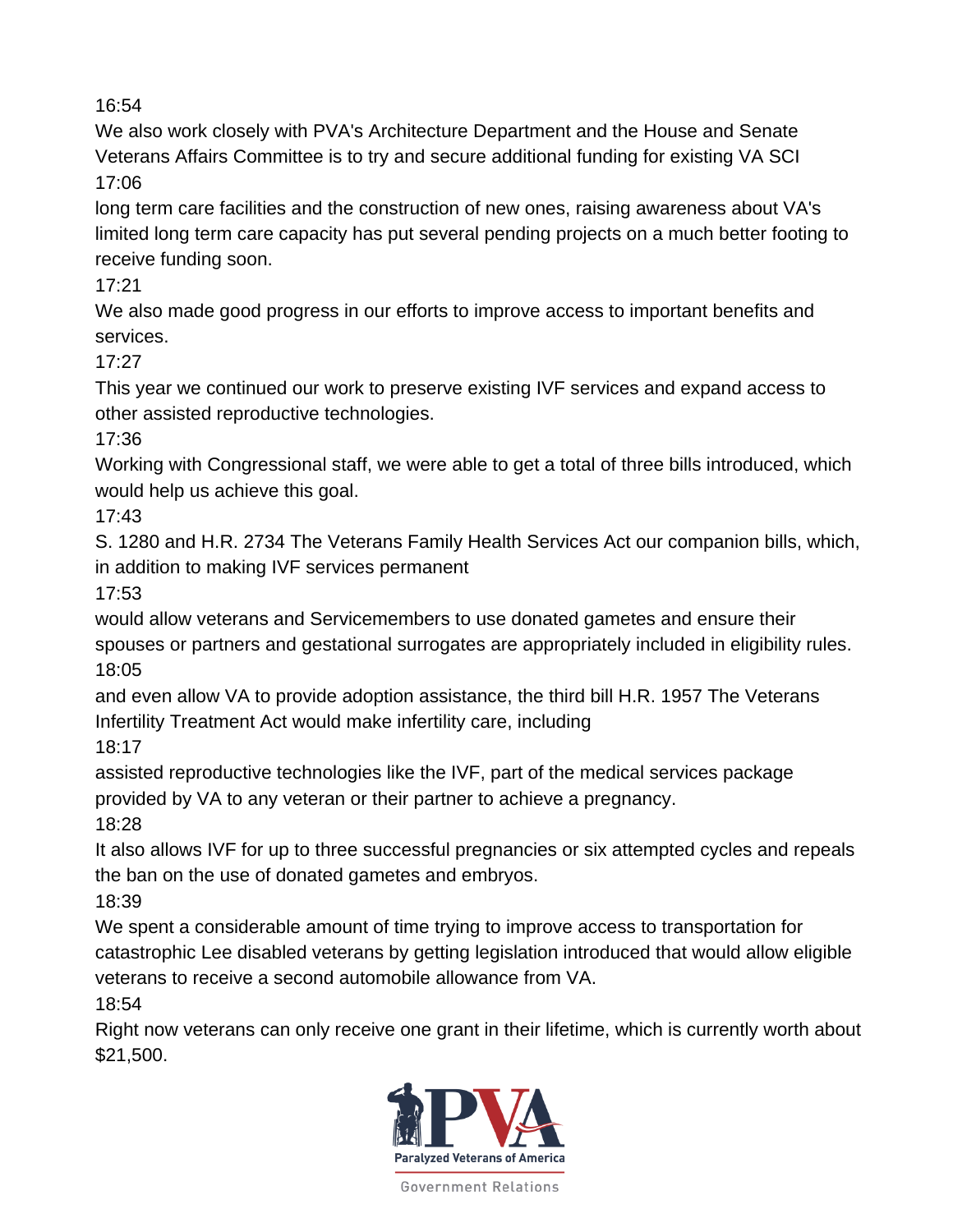Because veterans bear the full cost of procuring their replacement vehicles, they may hang on to the ones that they have well beyond their reliability point.

19:14

H.R. 1361 and S. 444 The Auto For Veterans Act would allow veterans a second automobile allowance if 10 or more years have elapsed since they receive the first one. 19:27

H.R. 3304 The Cars For Veterans Act would also allow veterans a second automobile allowance if 10 or more years have elapsed.

19:38

But the bill also includes the second provision that reclassify certain vehicle modifications, such as a van lift under the definition of medical services for VA health care purposes. 19:49

This may help preserve ingress egress assistance provided by VA to veterans with nonservice connected conditions during times of severe budgetary constraints. 20:00

As you can imagine the cost of the legislation is the chief hurdle we've been forced to overcome.

20:05

But throughout the year we've been working with the staffs of the House and Senate Veterans Affairs Committees on ways to mitigate the legislation's costs.

20:14

and recently we initiated individual zoom calls with a staff of Congressional Members who are not yet supporting this issue. Early results of these tiger team style meetings are promising and will definitely continue that effort well into the New Year.

20:31

Access to affordable.

20:34

Accessible housing is a critical issue for many disabled veterans and the ability to return home after incurring a significant disability is an important component of being able to make a full recovery.

20:46

For veterans with more static conditions being able to stay in the home is often safer and usually contributes to higher level of morale and quality of life.

20:56

VA provides adaptations to a veterans residence, but through the VHA's Home Improvements and Structural Alterations Grant which is known as HISA.

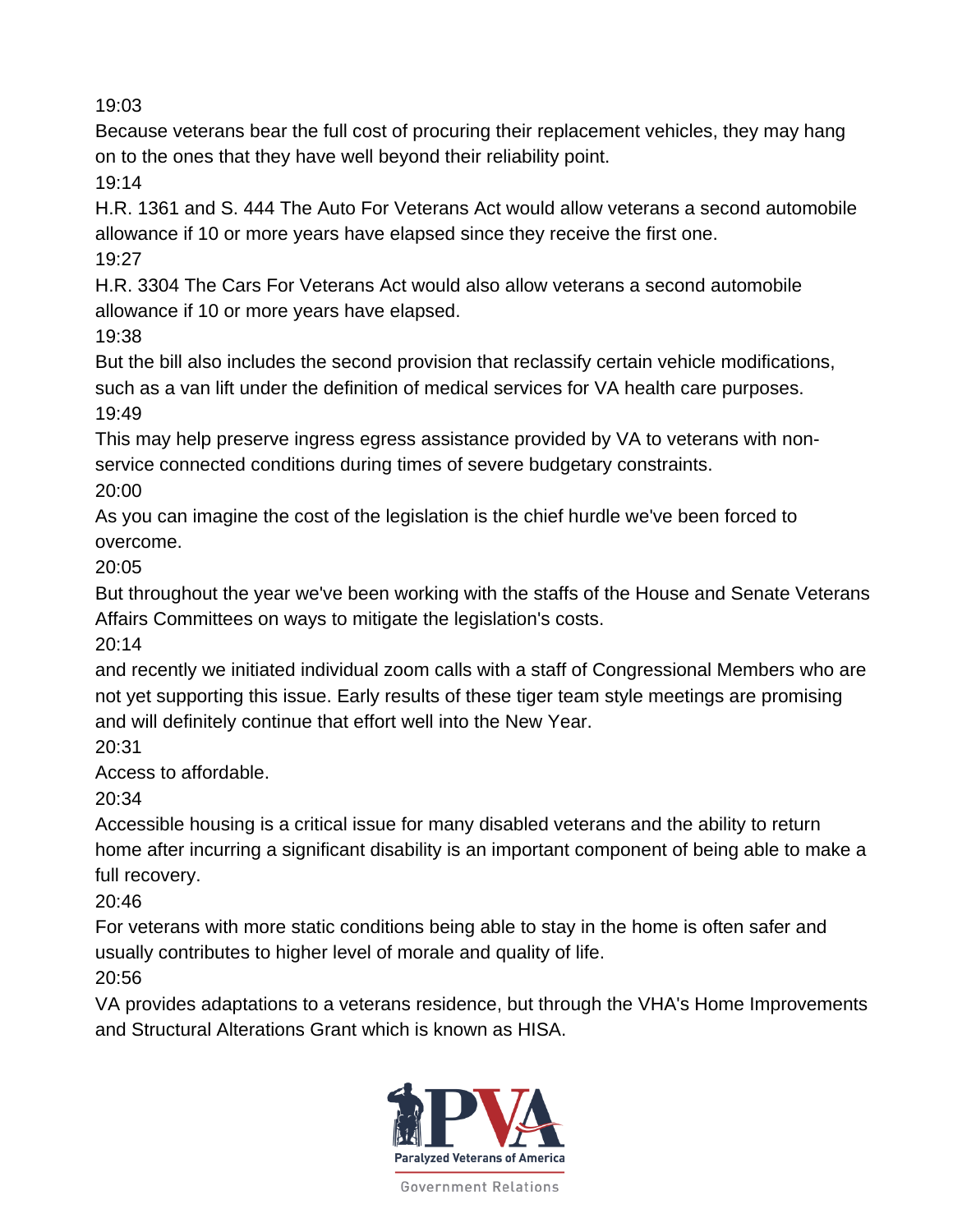Or the veterans benefits administration under the specially adapted housing, special housing adaptation, temporary residence adaptation.

21:17

or vocational rehabilitation and employment independent living program. The goal of each of these five programs is to adapt or modify a veteran's residence to accommodate their disability or disabilities.

21:33

The adaptations or modifications are individually determined based on the medical feasibility for the veteran to reside in their home, the continuation with medical treatment and rehabilitation and the capability to live independently in a barrier free environment. 21:51

And the last Congress, we convinced lawmakers to update the rates and make some key improvements to the SAH and SHH programs, and now they're providing greater health to the veterans who need them.

22:03

So this year we decided to focus on the HISA Grant Program. As the name suggests, the HISA grant helps fund improvements and changes to an eligible veterans home.  $22.15$ 

And just some examples of qualifying improvements include

22:20

improving the entrance or exit from their homes, restoring accessibility to the kitchen or the bathroom and making necessary repairs or upgrades to plumbing and electrical systems, due to the installation of home medical equipment.

22:34

veterans who need housing of modification due to a service connected disability may receive up to \$6,800.

22:42

veterans who have a 50% service connection may receive the same amount, even if the modification needed is due to a non- service connected disability.

22:54

And finally veterans who are not service connected, but are enrolled in the VHA healthcare system can receive up to \$2,000.

23:02

The problem with HISA is the rates themselves. They haven't changed since 2010 and even though the cost of homebuilding and modifications has risen at least 40% during that timeframe.

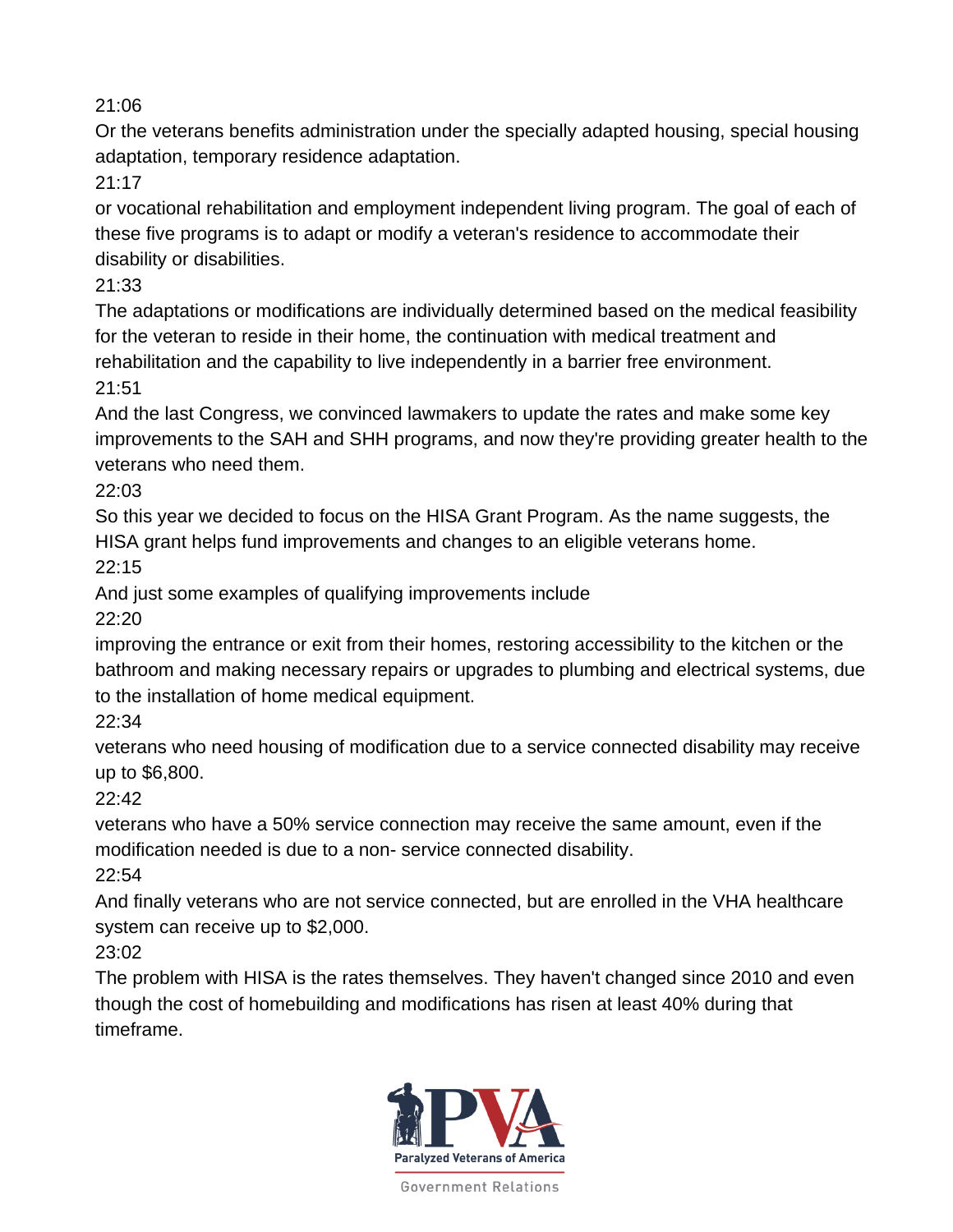Many veterans are still sheltering in place until the resolution of the pandemic, so ensuring they can safely remain there is more essential than ever. So HISA rates must be raised to reflect the current cost and better meet veterans needs. Recently we were able to get H.R. 5819

23:35

The Autonomy for Disabled Veterans Act introduced which would increase HISA grant rates and tie them to an inflation formula that will help keep them relevant in future years. 23:46

Occasionally targets of opportunity pop up that were not originally part of the annual legislative strategy.

23:52

This year PVA was asked to help develop legislation that would make favorable changes to the way veterans must apply for their annual clothing allowance.

24:01

VA's clothing allowance is an annual sum of money paid to any veteran whose clothing is worn or damaged do the the use of prescribed skin medications

24:12

or prosthetic or orthopedic devices for service connected disabilities. But, in order to receive the benefit the veteran must file a claim for disability compensation and provide a clothing allowance form to their local VA medical center by August 1 of each year.

24:30

We believe that requirement to reapply annually is burdensome for VA and veterans alike, and we believe veterans with static conditions should not have to reapply each year. 24:42

So we were able to get.

24:44

The Brian Newman Clothing Allowance Improvement act and H.R. 4772 The Marco Brian Clothing Allowance Improvement Act

24:54

introduced which would make the clothing allowance payments automatic until VA determines the veteran is no longer eligible to receive the benefit.

25:03

Or the veteran decides they no longer want to receive it. The final area I would like to talk about involves an important survivor benefit change we're seeking.

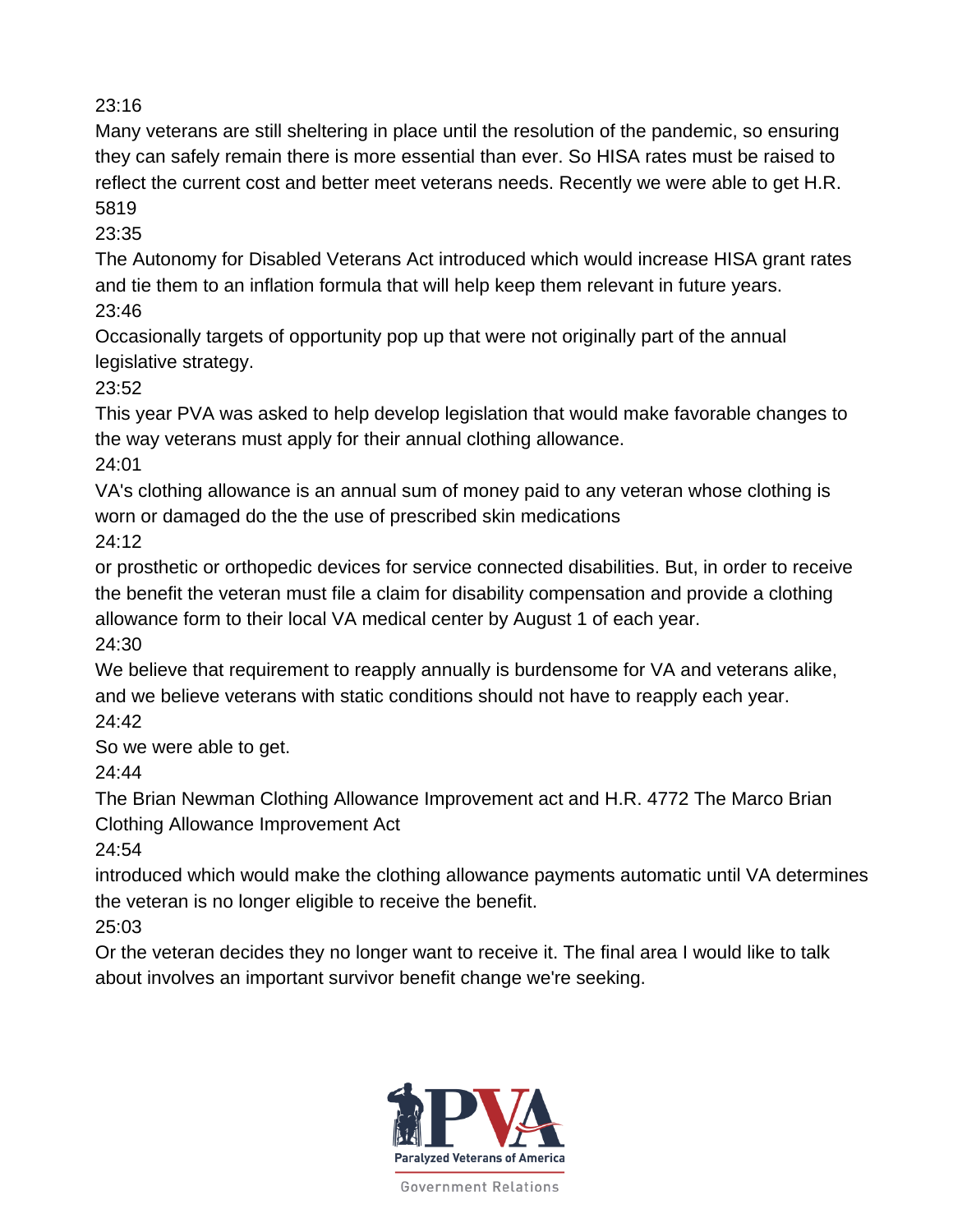VA currently provides Dependency Indemnity Compensation or known as DIC to eligible survivors independence of veterans who had service connected disability or diseases. 25:25

If the veteran had been receiving disability compensation for a totally disabling service connected disability or disease for at least eight continuous years prior to their death. 25:36

The surviving spouse may be eligible to receive an additional \$288 per month in DIC. This extra payment is commonly referred to as the DIC Kicker.

25:49

VA currently recognizes Amyotrophic Lateral Sclerosis or ALS as a presumptive service connected disease and due to its aggressive nature, Veterans diagnosed with ALS or automatically rated at 100% once service connected.

26:08

Unfortunately, many of these veterans are unable to meet the eight year DIC Kicker requirement, because the average life expectancy for a person with ALS is two to five years. 26:19

So rarely do survivors from veterans who die from ALS qualify for the additional DIC benefit. 26:27

This policy fails to recognize the significant sacrifices these veterans and their families have made for their country and we're working to change that.

26:36

We got H.R. 5607 The Justice for ALS Veterans Act recently reintroduced in the House which of past would allow the future survivors of veterans who die from the disease, the DIC Kicker. 26:50

We advocated for this measure and testimony earlier this year and the bill is already been favorably reported to the House Veterans Affairs Committee for final consideration. 27:02

Listeners to this broadcast could help us increase sponsorship for many of the bills I've mentioned by visiting the PVA Action Force Section on the PVA website at www.pva.org. 27:12

There you can find pre- written letters which individuals can send to their elected officials, urging them to co-sponsor these PVA endorsed measures. So Heather, that's a quick look at some of our major efforts over the year I'll turn the conversation back over to you.

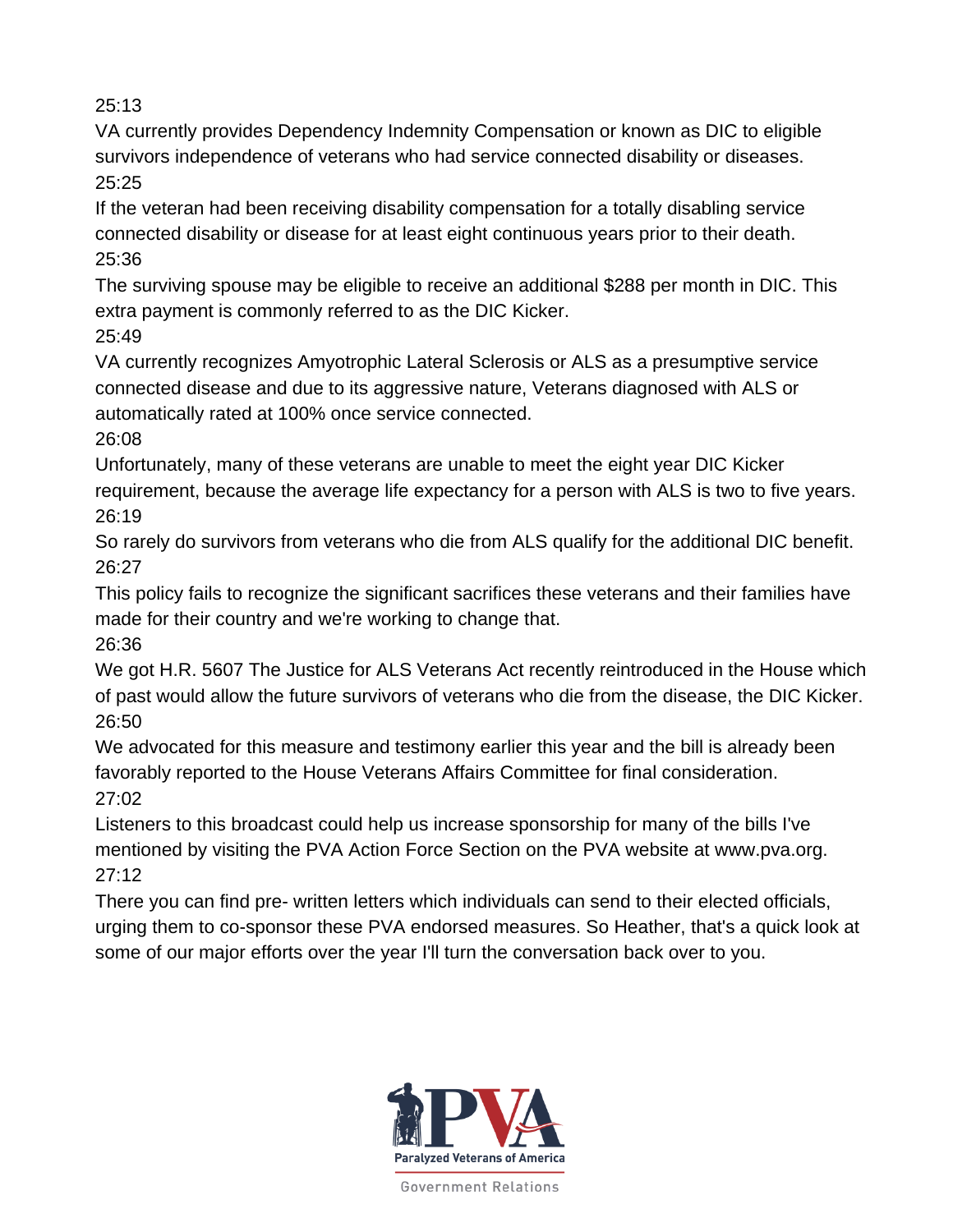Heather Ansley

27:30

Well, thanks Morgan for those important updates and again sounds like it was a very busy year so we'd like to take a few minutes now to pull out our crystal ball and look at what our focus is for 2022

27:46

and see where we think we might make some progress as we head into the second session of this 117th Congress. So Morgan, can you tell us a little bit about what's on the horizon for veterans focus legislation in the new year? Sure,

user avatar

Morgan Brown

28:05

first and foremost, we'd like to continue to build on many of this year's efforts. That means we're going to be continuing to monitor implementation of the caregiver program 28:14

and if possible convince Congress and VA to accelerate the inclusion of veterans in phase two. These are individuals who incurred a service connected disability between May 5, 1975 and September 11, 2001 and they're not yet eligible to participate in the program. 28:35

We also hope to get that programs eligibility rules adjusted and ensure any veteran who is wrongly denied participation in the program as proper recourse.

28:46

We're going to continue to advocate for additional funding for VA spinal cord injury centers and long term care facilities and press for the continued expansion of the departments home and community based services.

28:59

And of course we'll continue our work to advance each of the bills I mentioned previously, with a particular emphasis on the auto allowance legislation.

29:09

We're already working with potential sponsors and I hope to see senate companion bills for the HISA Grant increase in additional compensation for survivors who die from ALS in early 2022.

29:23

We'll be putting much greater emphasis on the expansion of home and community based services for veterans this continues to be one of the greatest needs of our members, and we feel there's a lot of potential for gains in this area.

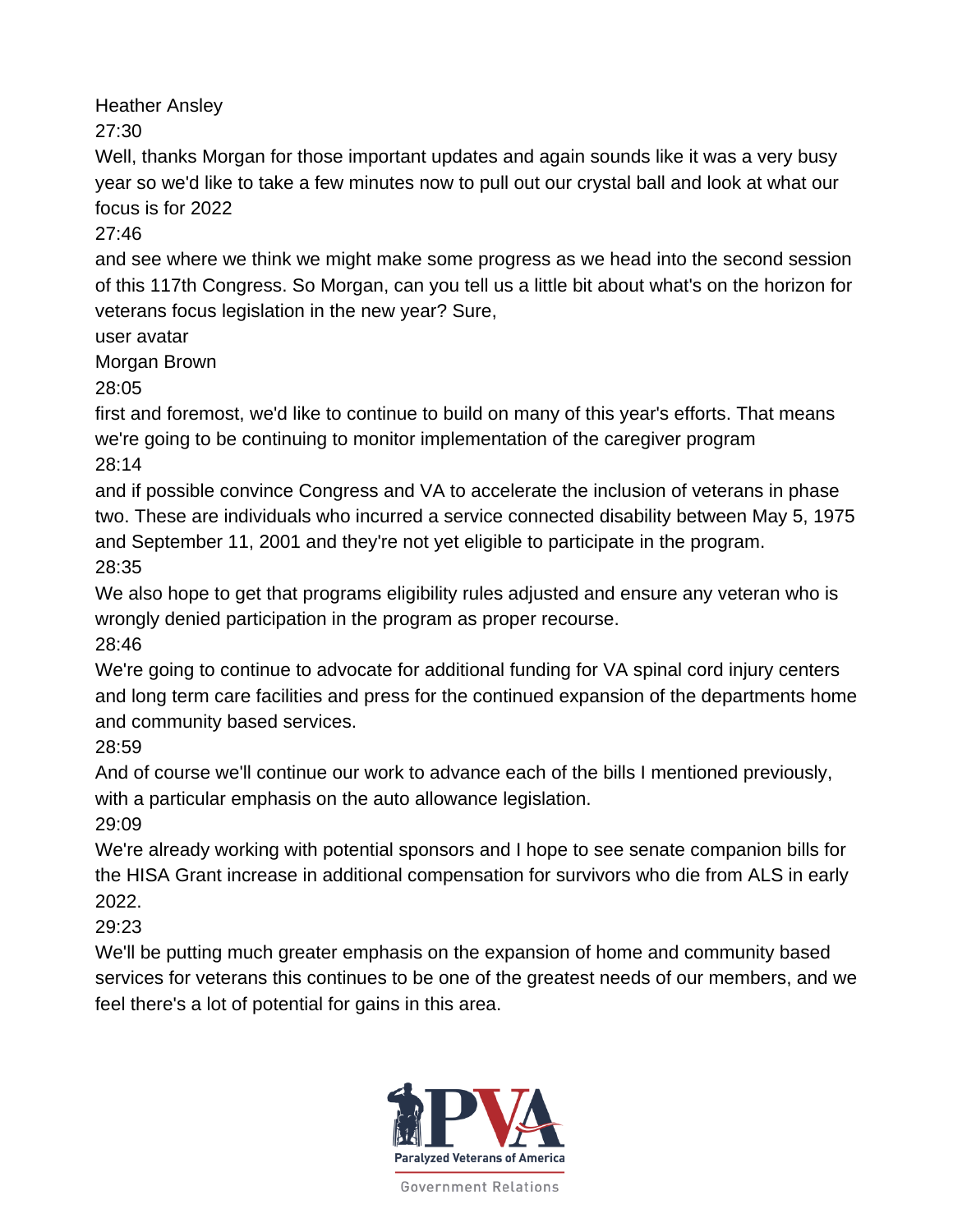We're also going to be working on potential changes to the Veterans Readiness and Employment Program improving access for care and services for women veterans and additional support for surviving family members.

29:52

Of course, the House and Senate veterans affairs committees are still committed towards passing toxic exposure legislation, so I imagine will be involved in those efforts to. 30:03

Like the previous two years our work will be for performed using virtual modalities in a severely constrained financial environment.

30:14

But, finally we're hopeful that Congress will pass a veterans related package of provisions by the end of this year, but if they don't it's possible and will certainly be working on trying to get something like that approved early in the new year.

30:32

So that's kind of like a quick look for me for what's coming up in early 2022.

user avatar

Heather Ansley

30:39

Well, thanks Morgan for giving us that preview and we're certainly going to hope for some great results as we get into the new year. So Susan, can you tell us a little bit about what you see on the horizon for our disability focus legislation.

user avatar

Susan Prokop, PVA

30:58

Sure thing, thanks Heather. Well obviously PVA will continue its laser focus on air carrier reforms, as you described at the outset of our conversation.

31:10

With the launch and social security subcommittee, Chairman Larson's determination to get some movement on his bill, the social security 2100

31:22

A Sacred Trust Act will be a focal point of activity in 2022. I suspect there will be an ongoing push for more co sponsors for H.R. 5723 and S. 3071.

31:38

And it's likely, there will be additional hearings on the legislation itself, as well as the broader need for improvements in social security.

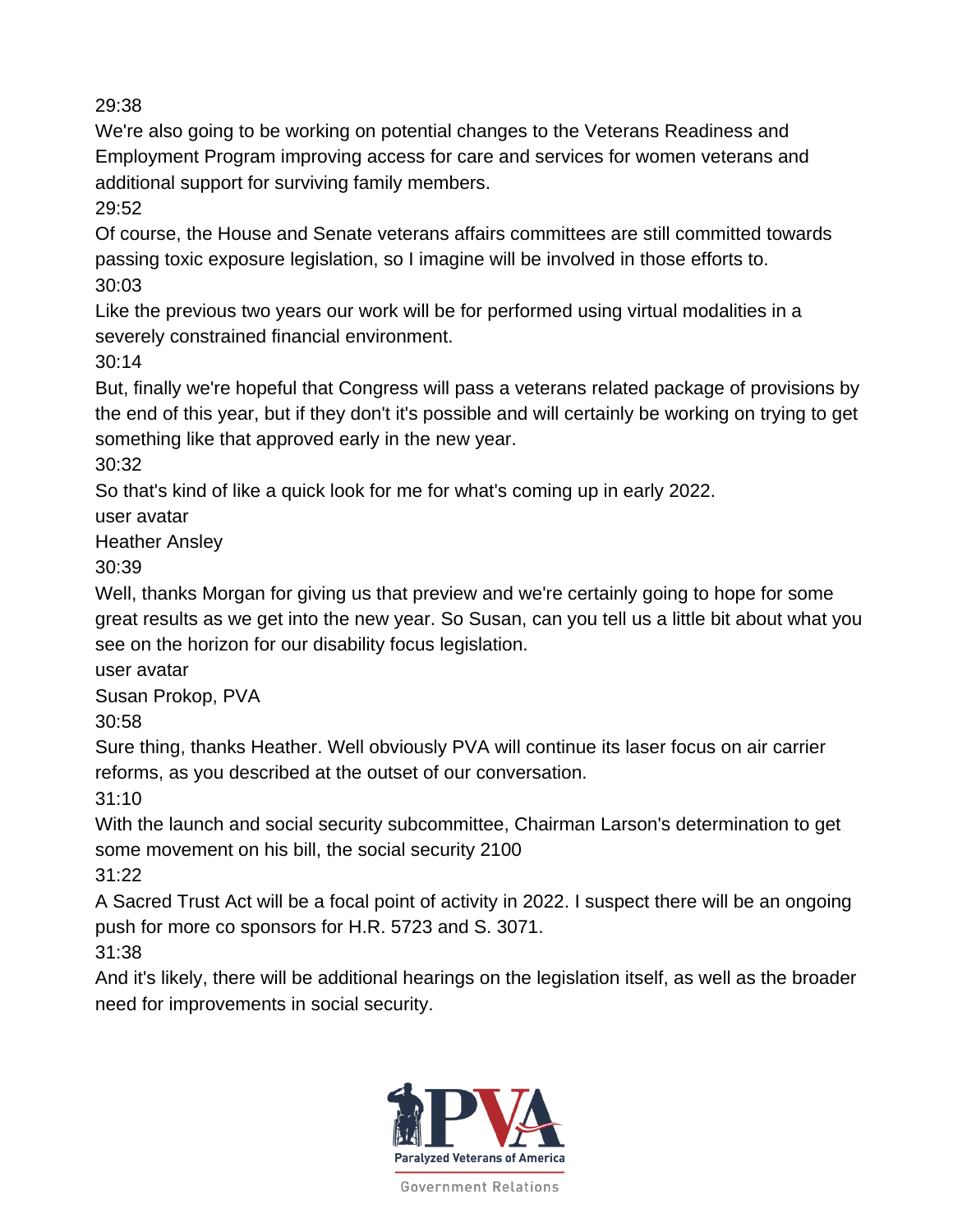As soon as the Doggett Stop the Wait Act bill gets introduced, that's the one that would end the 24 month wait for medicare for SSDI beneficiaries we'll be asking for help, rounding up co-sponsors on that as well.

32:05

If the build back better package comes up for a vote in January will be looking to see how many of those workforce provisions remain in the legislation.

32:16

And for the broader disability community probably the most critical legislative items are the Transformation to Competitive Integrated Employment Act H.R. 2373 an S. 3238. 32:32

And the continued push to obtain some modernization of the supplemental security income or SSI program which has been long overdue.

32:43

H.R. 2373 and S. 3238 again aim to phase out the 14 C sub minimum wage program and provide funding and technical assistance to the States to help sheltered workshop providers make the transition to competitive integrated employment.

33:03

The SSI reforms are a collection of proposals to extend benefits to people in Puerto Rico and other U.S. territories

33:13

increase the asset and earned income limits that haven't been raised, since 1972 and make other improvements in the SSI Program.

33:23

there's been an ongoing effort to include some of the SSI provisions in reconciliation, but the ultimate success of that effort is not clear at this time and so it's back to you Heather.

user avatar

Heather Ansley

33:39

Well, thanks Susan and Morgan for giving us these updates and your predictions for 33:45

2022. You mentioned air travel Susan and in that regard, 2022 does promise to be another busy year for us as we

33:53

continue to work with airlines and wheelchair manufacturers and airports and other stakeholders to address the the current problems with access.